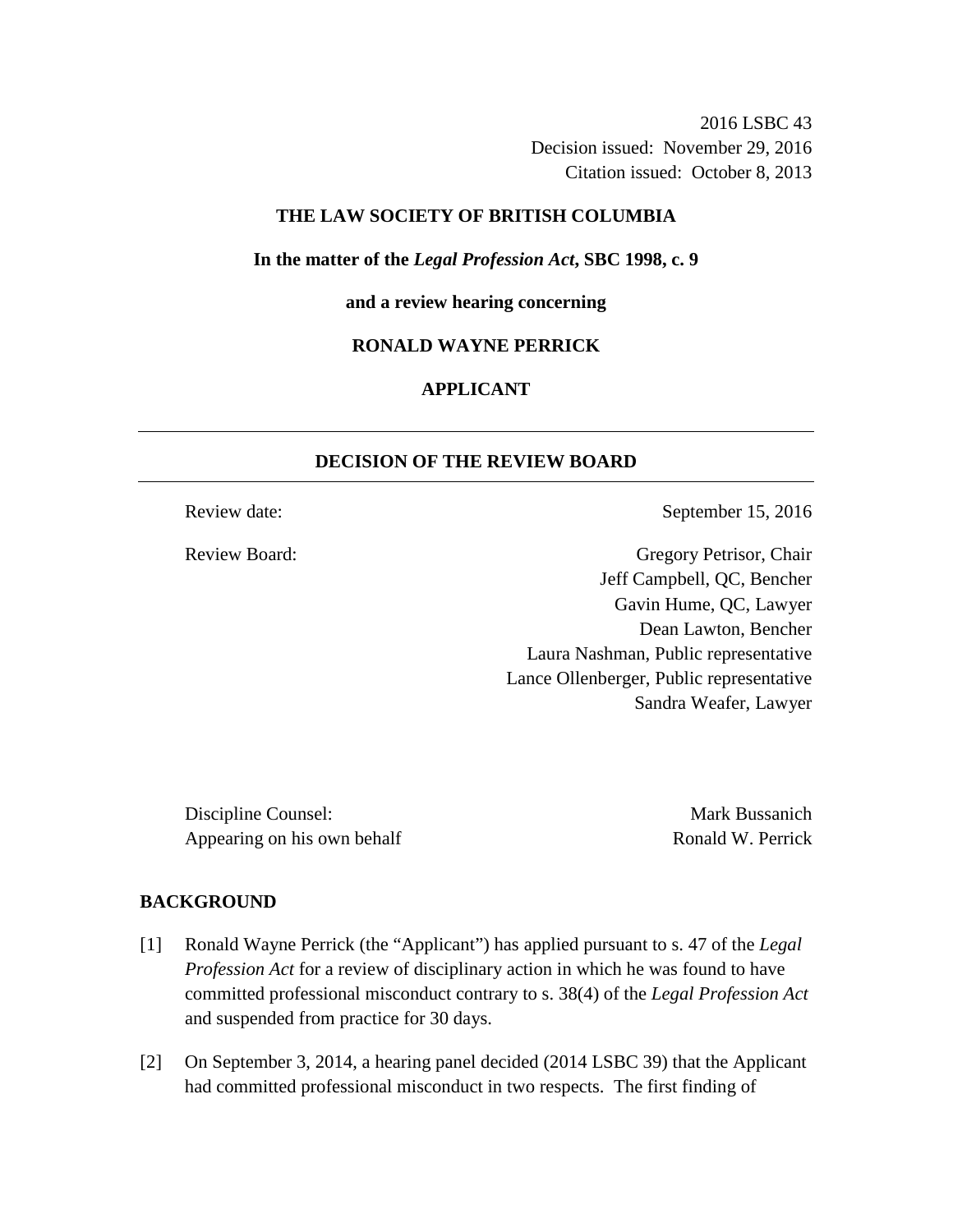misconduct related to his duty to provide legal services to his former client SM. The Applicant had represented SM in two personal injury claims. The hearing panel found that he had not kept his client informed about important developments in the litigation, had not filed necessary pleadings on her behalf, and had generally failed to advance her claim over a period of several years. The panel found that the cumulative effect of this conduct was a failure to serve his client in a conscientious, diligent and efficient manner, as required by Chapter 3, Rules 3 and 5 of the *Professional Conduct Handbook* (then in force).

- [3] The second finding of professional misconduct arose from his failure to reply within a reasonable time to a number of communications from opposing counsel related to the same client, contrary to Chapter 11, Rule 6 of the *Professional Conduct Handbook* (then in force).
- [4] On September 8, 2015, the hearing panel issued its decision on disciplinary action (2015 LSBC 42), suspending the Applicant for a period of 30 days and ordering that he pay costs in the amount of \$19,315.81.
- [5] The Applicant has set out his grounds for review as follows:
	- (a) whether Bencher Herman Van Ommen, QC, Chair of the Discipline Committee at the time the Discipline Committee directed the citation, should have participated in the process when his wife was involved in litigation with the Applicant and the Applicant's wife, and when Mr. Van Ommen was involved in an earlier citation against the Applicant (this will be referred to as the "Conflict Issue");
	- (b) whether the hearing panel erred in the Facts and Determination Decision by ignoring the conduct of ICBC counsel, SM's subsequent counsel and SM herself related to the Applicant's representation of SM; and
	- (c) whether the Hearing panel erred in its findings in the Disciplinary Action Decision and in ordering that the Applicant be suspended for 30 days.

#### **THE DECISION ON FACTS AND DETERMINATION**

[6] The hearing panel heard from several witnesses over the course of three days, including the Applicant. After the Law Society closed its case, the Applicant advised that he was prepared to make certain admissions. The Applicant then admitted to all but two of the allegations of failing to provide conscientious service to the client. The Applicant also admitted that he failed to respond promptly to all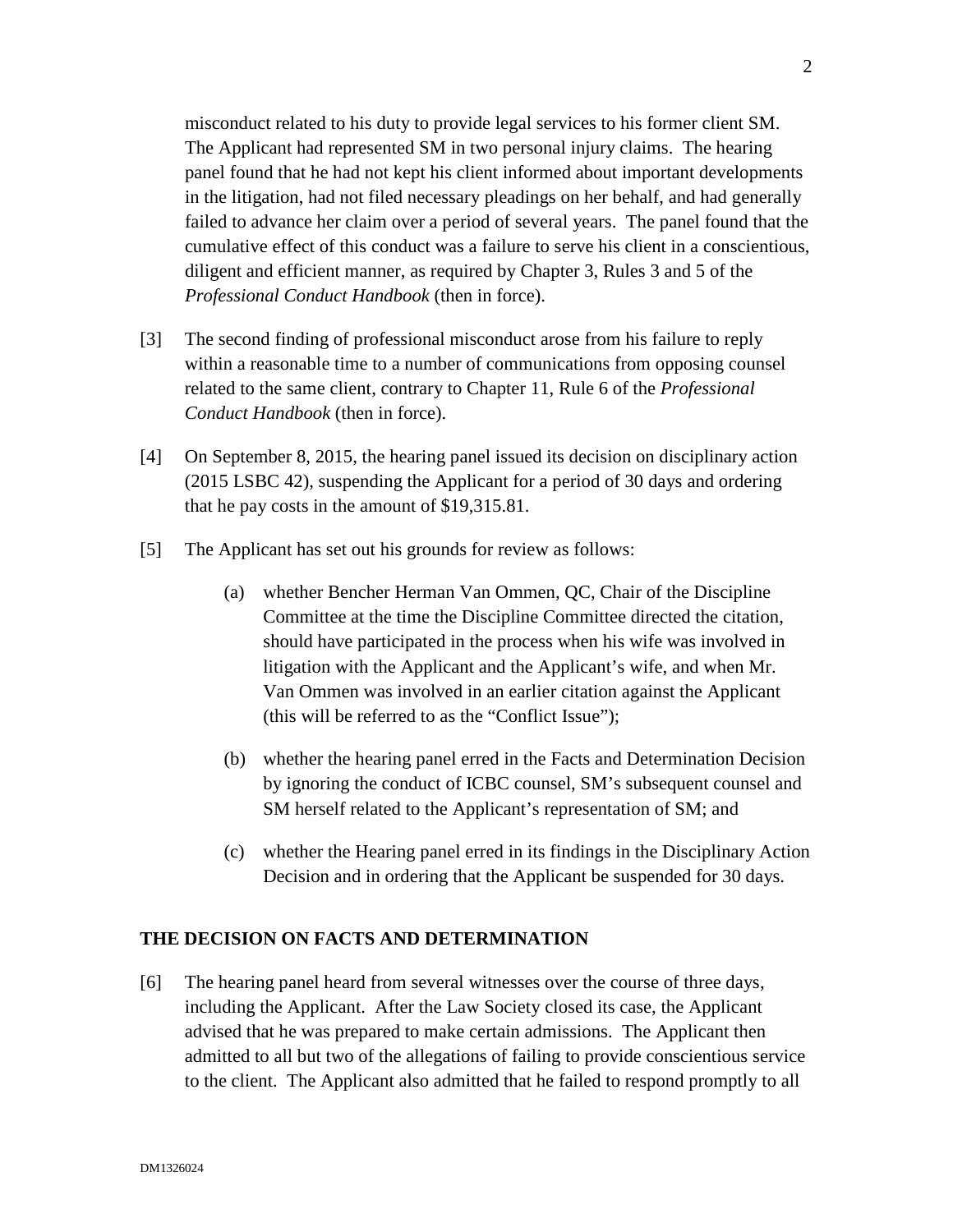but two of the letters listed in the citation. The Law Society agreed to withdraw the few remaining allegations that the Applicant did not admit.

- [7] Specifically, the Applicant admitted that he failed to:
	- (a) keep the client reasonably informed by providing her with copies of material correspondence about the accidents or inform her about that correspondence;
	- (b) disclose to the client the service of a Demand for Discovery of Documents dated December 14, 2004 and her obligations pursuant to that Demand;
	- (c) disclose to the client that a mediation had been scheduled for September 19, 2008 until after the mediation was cancelled;
	- (d) disclose promptly to the client that opposing counsel was seeking to have the claims dismissed and adequately explain to her the chances of that occurring;
	- (e) provide the client with copies of application materials provided by opposing counsel in February 2009 and July 2009 seeking to dismiss her claims;
	- (f) promptly file a Statement of Claim in respect of the April 9, 2002 accident as required by the Supreme Court Rules;
	- (g) promptly file a Statement of Claim in respect of the December 2, 2004 accident as required by the Supreme Court Rules; and
	- (h) take substantive steps, promptly or at all, to advance the client's claims to settlement or trial.
- [8] The Applicant also admitted that, in the course of representing SM, he failed to reply reasonably promptly to letters from opposing counsel dated December 14, 2004; March 3, 2005; April 5, 2005; May 13, 2005; October 14, 2005; December 8, 2005; September 26, 2006; and February 6, 2007, contrary to Chapter 11, Rule 6 of the *Professional Conduct Handbook* (then in force).
- [9] The Applicant further admitted that each of these two general patterns of conduct constituted professional misconduct, pursuant to s. 38(4) of the *Legal Profession Act*.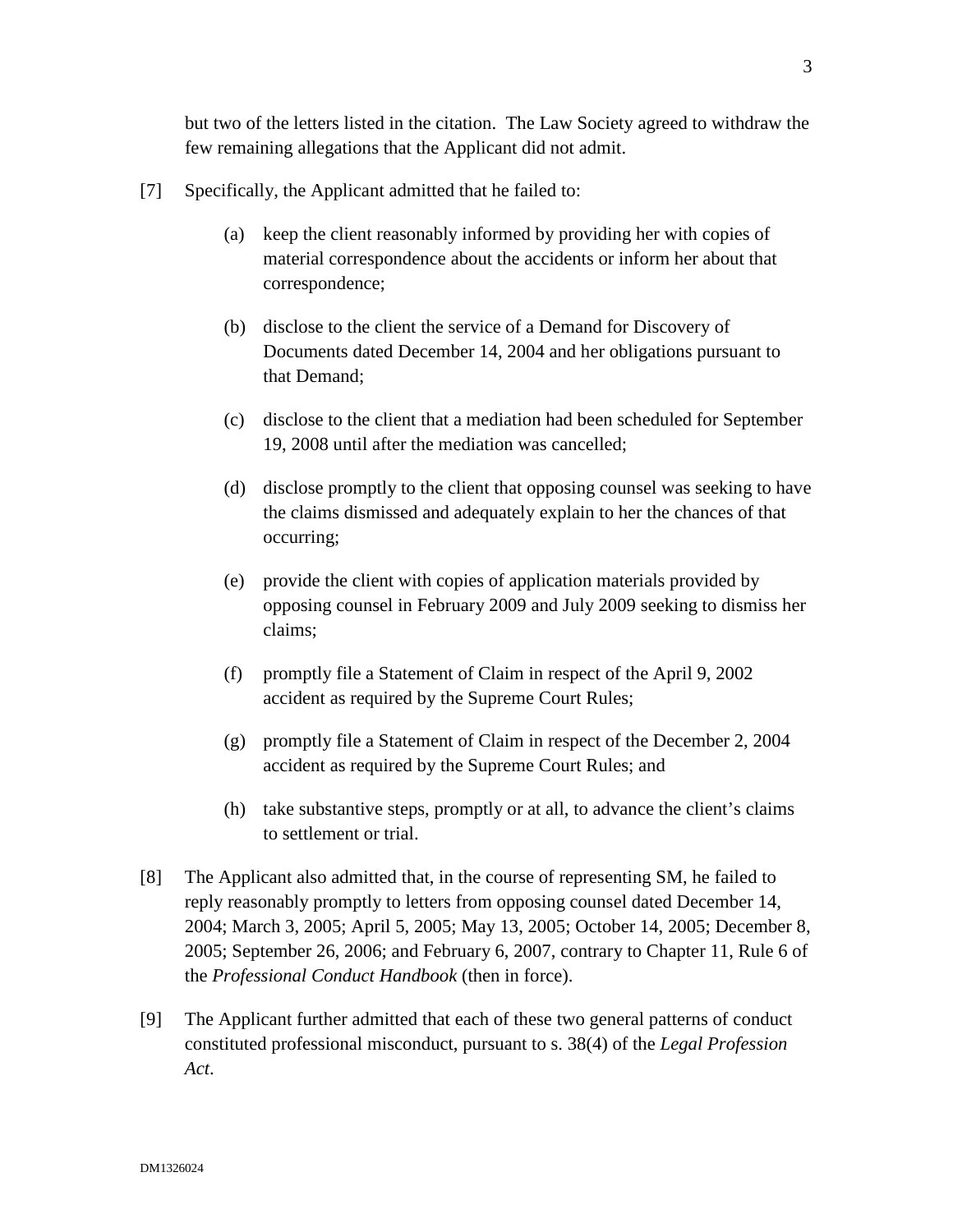[10] Notwithstanding the Applicant's admissions, the hearing panel issued detailed reasons in its decision on Facts and Determination considering whether the evidence was sufficient to meet the legal test for professional misconduct. The panel considered that professional misconduct contrary to s. 38(4) of the *Legal Profession Act* requires a "marked departure" from the conduct that the Law Society expects of its members. The panel concluded that the numerous acts and omissions over the course of the litigation went beyond mere negligence to amount to gross neglect of duty. The panel concluded that there was professional misconduct with respect to both the quality of service and the failure to respond to communications from opposing counsel.

#### **STANDARD OF REVIEW – DECISION ON FACTS AND DETERMINATION**

- [11] Section 47(5) of the *Legal Profession Act* provides that a review board may either confirm the decision of the hearing panel or substitute any other decision that the panel could have made under the *Act*.
- [12] The standard of review for the decision on Facts and Determination is correctness. The review board must determine whether the decision of the hearing panel was correct. If the decision is found to be incorrect, the review board is to substitute its own decision: *Law Society of BC v. Hordal,* 2004 LSBC 36 at paras. 8-10; *Law Society of BC v. Goldberg,* 2007 LSBC 55 at para. 8; *Re Lawyer 12*, 2011 LSBC 35 at para. 3.
- [13] While the standard of review for the hearing panel's finding of professional misconduct is correctness, this Review Board should generally defer to findings of fact. The hearing panel had the advantage of hearing *viva voce* evidence and was in a better position to assess the evidence. Accordingly, any factual findings are deferred to unless there is a clear and palpable error: *Hordal* at para. 12; *Law Society of BC v. Berge*, 2007 LSBC 07 at para. 21.

#### **THE APPLICANT'S ATTEMPT TO WITHDRAW ADMISSIONS**

[14] At the hearing before this Review Board, the Applicant (who is self-represented) made submissions in which he appeared to retreat from the admissions that he had made before the hearing panel. One of the Review Board members questioned the Applicant about whether he was attempting to resile from the admissions. The hearing was then adjourned briefly so that the Applicant could consider his position. When the hearing resumed, the Applicant stated that he wished to withdraw the admissions. He said that he would not have made the admissions if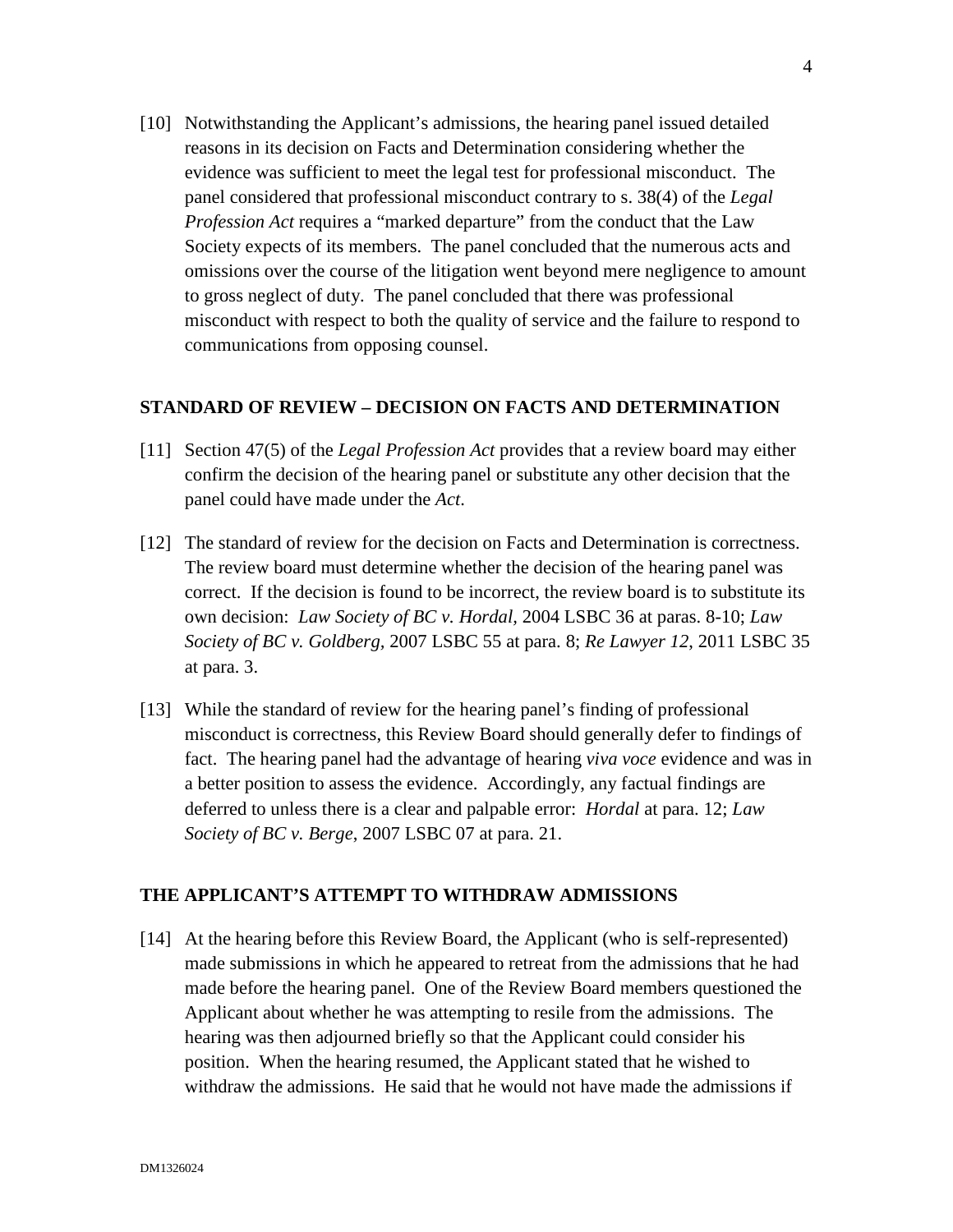he had known that the hearing would result in a suspension. He also suggested that the admissions were not consistent with the evidence. Counsel for the Law Society was opposed to the suggestion that the admissions made before the hearing panel could be withdrawn. Following further submissions, the Respondent advised that he was not seeking to withdraw the admissions. The hearing continued.

[15] After the completion of the hearing, the Applicant sent a letter dated September 20, 2016, to the Law Society stating the following:

> Notwithstanding the discussion and how it ended I wish to hereby confirm it was my intention to withdraw those admissions when I filed my Notice of Review, particularly paragraph 2, and that remains my position today.

- [16] The Notice of Review does not provide any indication that the Applicant was seeking to withdraw admissions. The Notice of Review does not refer to the admissions at all. Further, the Applicant did not file any application or provide any notice prior to the hearing to either the Law Society or the Review Board that he was seeking to withdraw admissions.
- [17] The admissions before the hearing panel were agreed to on the third day of the hearing. The former client SM and other witnesses had testified. The Law Society had closed its case. During the Applicant's testimony, he advised the hearing panel that he was prepared to make admissions. The hearing was adjourned in order to provide an opportunity for the Applicant to discuss admissions with counsel for the Law Society. After the adjournment, the Applicant admitted to most of the allegations set out in the citation. Other allegations were withdrawn by the Law Society on the basis that the evidence either did not support the allegation or the Applicant did not agree with them. The Applicant and counsel for the Law Society presented the admissions to the hearing panel, including the Applicant's admission that the conduct amounted to professional misconduct. The Applicant confirmed the admissions on the record. The hearing panel Chair discussed the import of making admissions with the Respondent:

... an admission is an admission … if you admit something, you admit it … if you're going through the citation with counsel, if you can't admit all of them sort of unqualified, then it is not an admission.

- [18] The Applicant was clear and unequivocal in his agreement to the admissions that were presented to the hearing panel.
- [19] We note that the admissions in this case were agreed to after the Law Society had presented extensive testimonial and documentary evidence. The admissions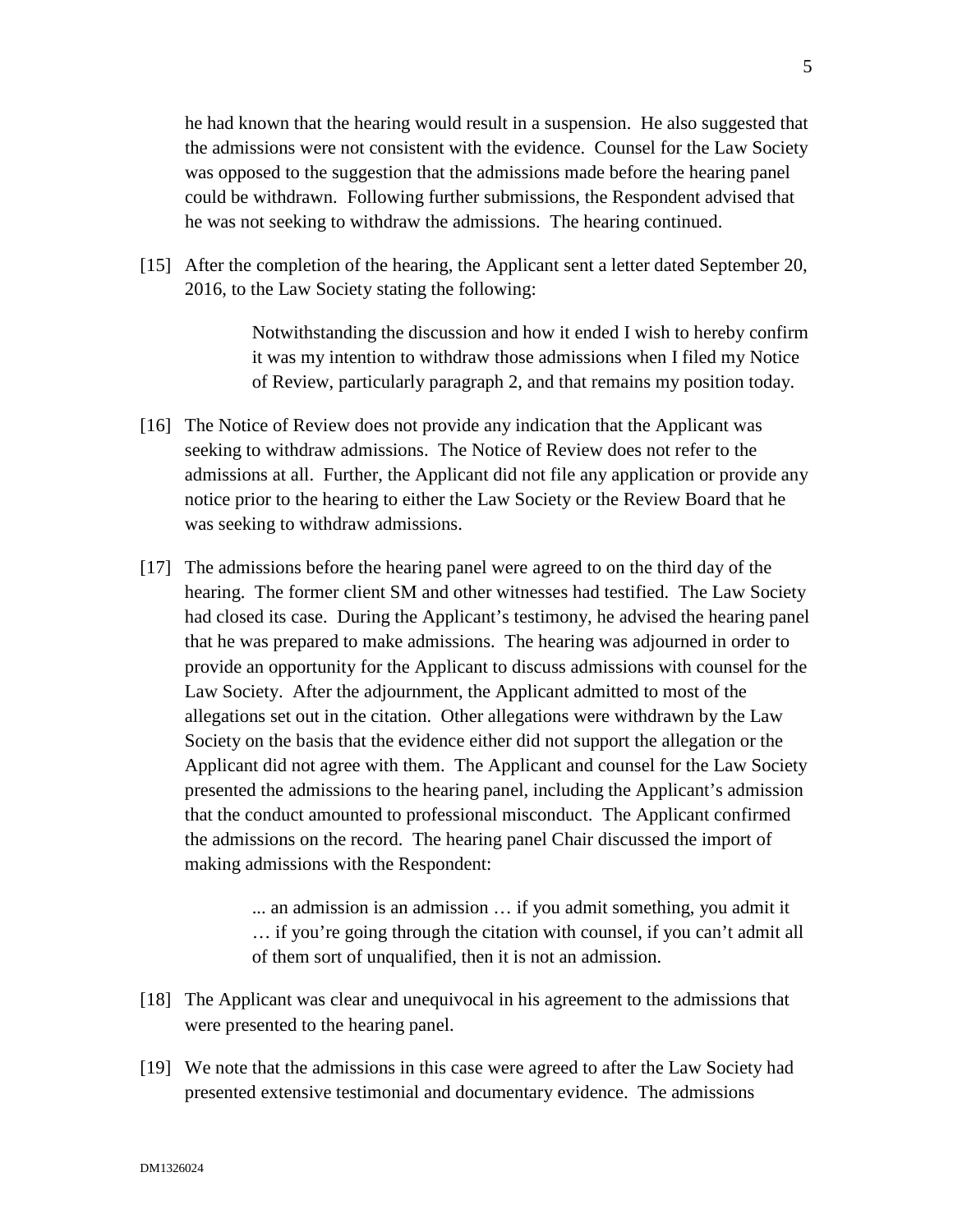occurred near the conclusion of the hearing, during the Applicant's testimony. Accordingly, the hearing panel had the benefit of extensive evidence, and did not rely solely on the Applicant's admissions in assessing the evidence. In the decision on Facts and Determination, the hearing panel considered the admissions along with other evidence in terms of whether they were satisfied that the evidence established professional misconduct. The hearing panel did not treat the Applicant's admissions as determinative, but rather considered the evidence as a whole in reaching the conclusion that professional misconduct was proven.

- [20] The Law Society Rules set out a process for making admissions of fact, prior to a hearing. Pursuant to Rule 4-28 (Rule 4-20.1 at the time of the hearing), either party may request admissions not less than 45 days before the hearing. The other party has 21 days to respond. In this case, counsel for the Law Society had sent a Notice to Admit to the Applicant pursuant to Rule 4-28. The Applicant admitted certain facts as proven (such as service of the citation and the Applicant's date of call), but the admissions pursuant to Rule 4-28 were limited.
- [21] The Law Society Rules also set out a process for the withdrawal of Rule 4-28 admissions. A party who wishes to withdraw an admission of fact under that rule after a hearing has commenced must apply under Rule 4-28(9) for leave from the hearing panel:
	- (9) A party who has admitted or is deemed to have admitted the truth of a fact or the authenticity of a document under this rule may withdraw the admission with the consent of the other party or with leave granted on an application
		- (a) before the hearing has begun, under Rule 4-36 *[Preliminary questions]* or 4-38 *[Pre-hearing conference]*, or
		- (b) after the hearing has begun, to the hearing panel.
- [22] There is no express authority in the Law Society Rules for a party to apply to withdraw Rule 4-28 admissions within the context of a section 47 review hearing.
- [23] The admissions at issue in this case, however, are not pre-hearing admissions that were agreed to pursuant to Rule 4-28. The admissions were made by the Applicant before the hearing panel in the course of the hearing. The hearing panel had heard extensive evidence by that point, including *viva voce* and documentary evidence that supported the allegations that were admitted to by the Applicant. The Applicant did not attempt to lead evidence contradicting or even responding to most of the allegations in the citation.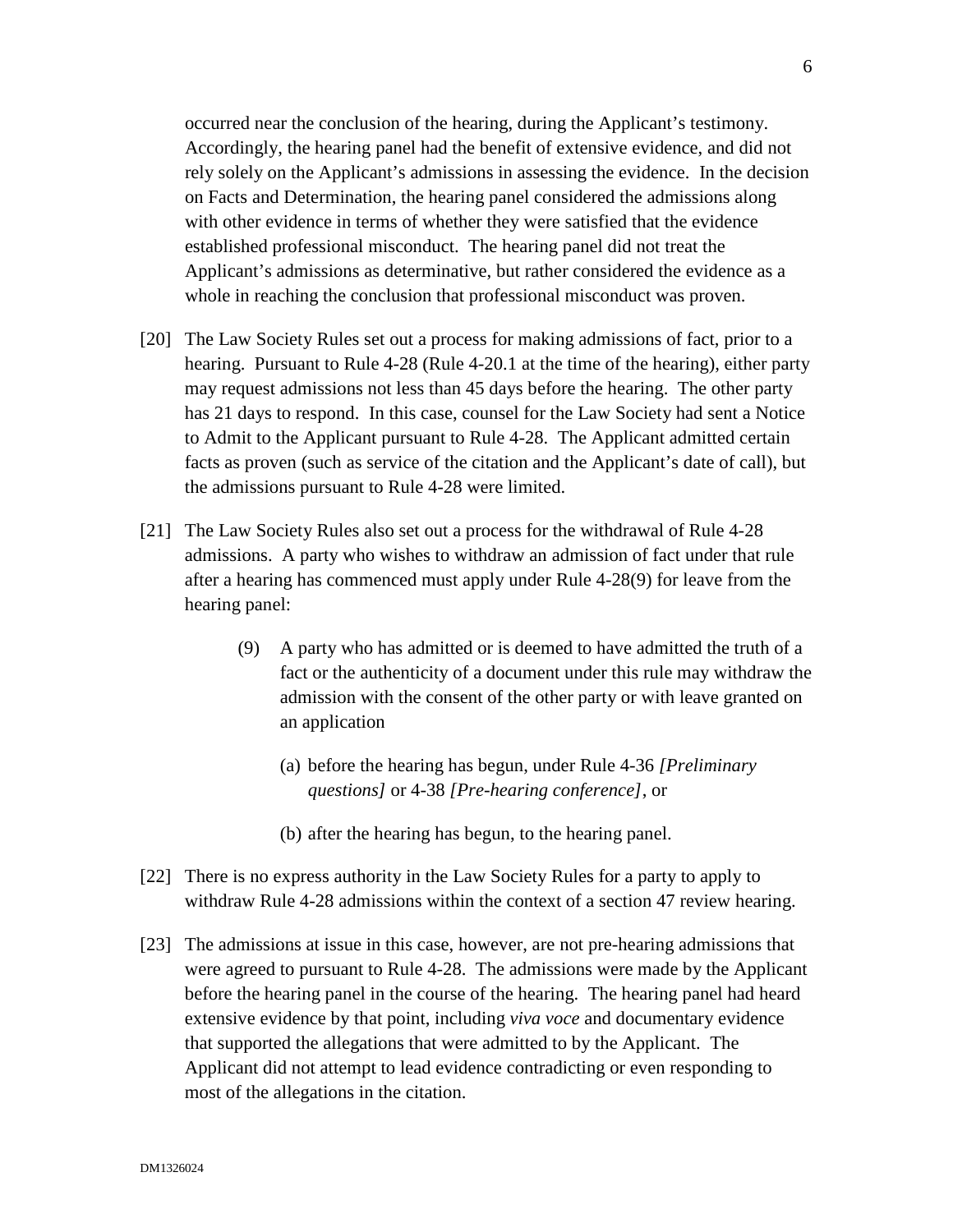- [24] That hearing in this case concluded in June, 2014, over two years before the Applicant raised any concerns about the integrity of the admissions. There has been no proper application to withdraw admissions, either at the initial hearing or at this section 47 review hearing.
- [25] Admissions cannot be simply retracted at will. As is the case with pre-hearing admissions pursuant to Rule 4-28, the unilateral withdrawal of admissions made by a party during a hearing would require leave of the hearing panel. We accept that there may be circumstances where the interests of justice require that a hearing panel permit the withdrawal of admissions. A hearing panel is empowered to control its own process to protect the fairness of the proceedings. It is our view, however, that the discretion to permit the withdrawal of admissions would be exercised only in limited circumstances. This may include circumstances where there has been a genuine mistake or where the factual record is clearly contrary to the admissions. As set out in our analysis of the second ground of appeal below, we do not accept that the evidence in this case is contrary to the admissions. It is our view that the evidence in this case firmly supports the admissions.
- [26] Further, an application to withdraw admissions made after the initial hearing has concluded or in the context of a section 47 review hearing would require exceptional circumstances that are simply not present here. Regrets about tactical decisions made at the initial hearing do not qualify as appropriate circumstances that would support an application to withdraw admissions. There has been no information put before the Review Board that would support the extraordinary result of permitting the withdrawal of admissions at this stage of the proceedings.
- [27] Accordingly, in this Review we will consider all of the evidence in the record as required by section 47 of the *Legal Profession Act*, including the admissions.

#### **CONFLICT OF INTEREST ISSUE**

- [28] The Applicant's first ground of review is that one of the Benchers involved in authorizing the citation was in an alleged conflict of interest.
- [29] We have reviewed the transcripts of the proceedings before the hearing panel. The Applicant did not elicit any evidence with respect to any alleged conflict of interest. During the hearing on June 17, 2014, there was some reference to Mr. Van Ommen in the Applicant's examination-in-chief of a Law Society staff lawyer who was involved in the investigation of the Applicant. The witness was asked whether Mr. Van Ommen chaired the discipline meeting at which the Applicant's conduct was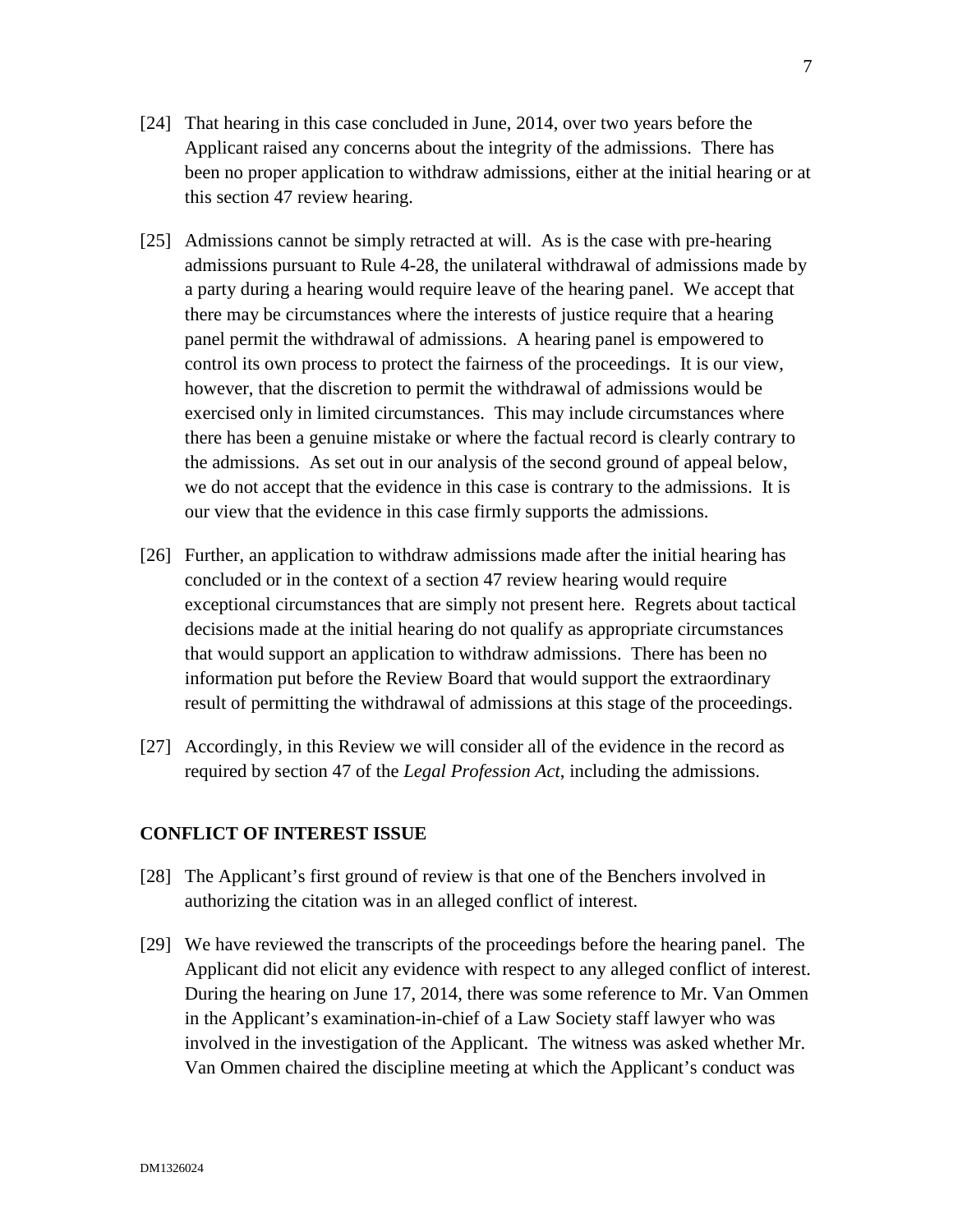reviewed. The question was not answered and there was no comment or discussion as to why it was asked.

- [30] On June 18, 2014, the Applicant testified on his own behalf at the hearing. There was no mention in his evidence of Mr. Van Ommen, although the Applicant discussed the litigation in which it appears that Mr. Van Ommen's wife's law firm was involved.
- [31] Subsequent to the decision on Facts and Determination, a hearing was held for the purpose of determining the penalty to be imposed. After some delay in order to accommodate the Applicant's schedule, the hearing began on April 28, 2015. On that day, the Applicant provided sworn testimony but also applied to adjourn the hearing. The hearing panel granted the application but decided to hear submissions from the Law Society before adjourning to allow the Applicant to present further evidence and submissions. A review of the transcript indicates that there was no reference to the Conflict Issue during the hearing on April 28, 2015, either during submissions or when the Applicant gave evidence. Although he did not raise it at the hearing, the Applicant had sent an email on April 27, 2015 to the Law Society asking, amongst other things, who was at the Discipline Committee meeting when the citation against him was authorized. The information was provided to him on that date. The minutes of the September 26, 2013 Discipline Committee meeting authorizing the citation indicate that Mr. Van Ommen was present. These emails were not before the hearing panel but the Applicant has provided them to the Review Board.
- [32] The hearing on disciplinary action continued on July 6, 2015. With the exception of a peripheral reference during the Applicant's oral argument, there was no submission with respect to any alleged conflict arising as a result of Mr. Van Ommen chairing the Discipline Committee meeting that led to the issuance of the citation.
- [33] The peripheral reference was as follows:

All I was doing was protecting the deal. There was a 20 million potential, there was 5.75, there was other property, square footage. Mr. Van Ommen's law firm phoned me and said who is the signing authority? I phoned them and they said we don't have one. I thought they did. Anyway – incidentally, we talked about conflicts of interest and Mr. Van Ommen acted for C Co., C Co. sold to O Co., he acted for O Co. I filed a *lis pendens*, we were making a court application and he and I were dealing with that and he was sitting on the disciplinary – he was chair of the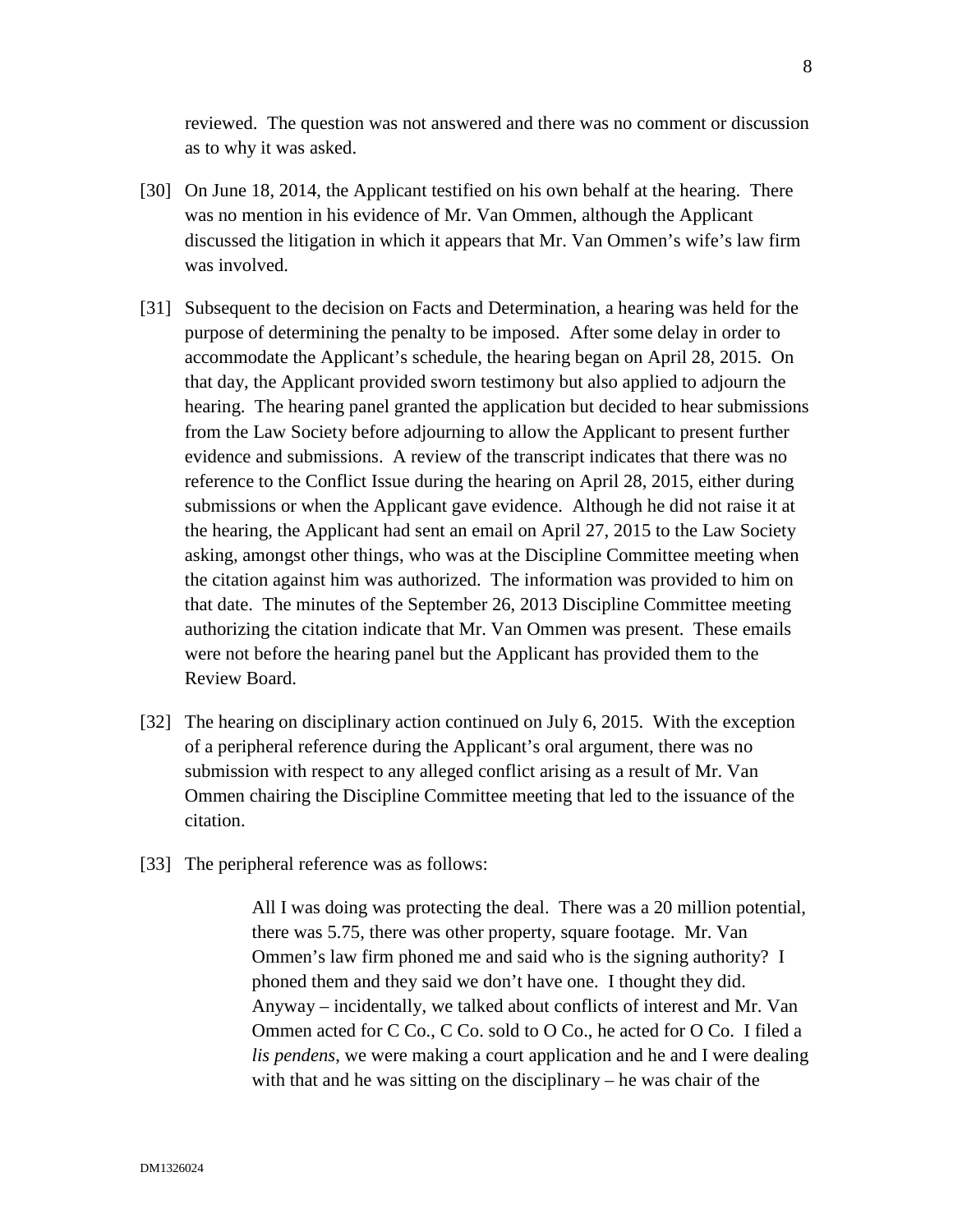disciplinary panel when the citation was issued. I think he's covering some ground there.

- [34] In the Notice of Review, the Applicant questions whether Mr. Van Ommen should have participated in the Discipline Committee meeting that resulted in the citation in these proceedings. The Applicant framed the issue as whether Mr. Van Ommen should have participated in the decision when his wife was involved as counsel in litigation with the Applicant and his wife, and when Mr. Van Ommen had participated in a previous citation issued against the Applicant (which resulted in *Law Society of BC v. Perrick*, 2014 LSBC 03 and *Law Society of BC v. Perrick*, 2014 LSBC 25, which are also under review). The material provided to this Review Board indicates that Mr. Van Ommen was not involved in the issuance of the previous citation as he had recused himself. He was Chair at the meeting that resulted in the citation that ultimately led to this review.
- [35] The Applicant's submission on this point essentially consisted of the Notice of Review where he raised the issue of Mr. Van Ommen's involvement and a reference in his written submission to the email exchange on April 27, 2015 described in paragraph 30 above. He did not meaningfully address the Conflict Issue in oral submissions at this hearing, despite having received the written submission of the Law Society prior to the commencement of the Review hearing, which raised a number of objections to the Conflict Issue as a ground of review.
- [36] The Law Society submitted the following in its written submission:
	- (a) The Applicant is barred from raising the Conflict Issue. He presented no evidence to the hearing panel on the issue. He made no submissions to the hearing panel on the issue at the facts and determination stage.
	- (b) The Applicant has made no application to adduce fresh evidence on review. If he does, the Law Society does not consent to the admission of any fresh evidence.
	- (c) Even if the Applicant makes an application to adduce fresh evidence, the application must fail on the application of the law.
- [37] Section 47 of the *Legal Profession Act* provides that "… the ... respondent may apply in writing for a review *on the record* by a review board" [emphasis added].
- [38] Rule 5-23 of the Law Society Rules defines the record for the purpose of a review. It reads as follows: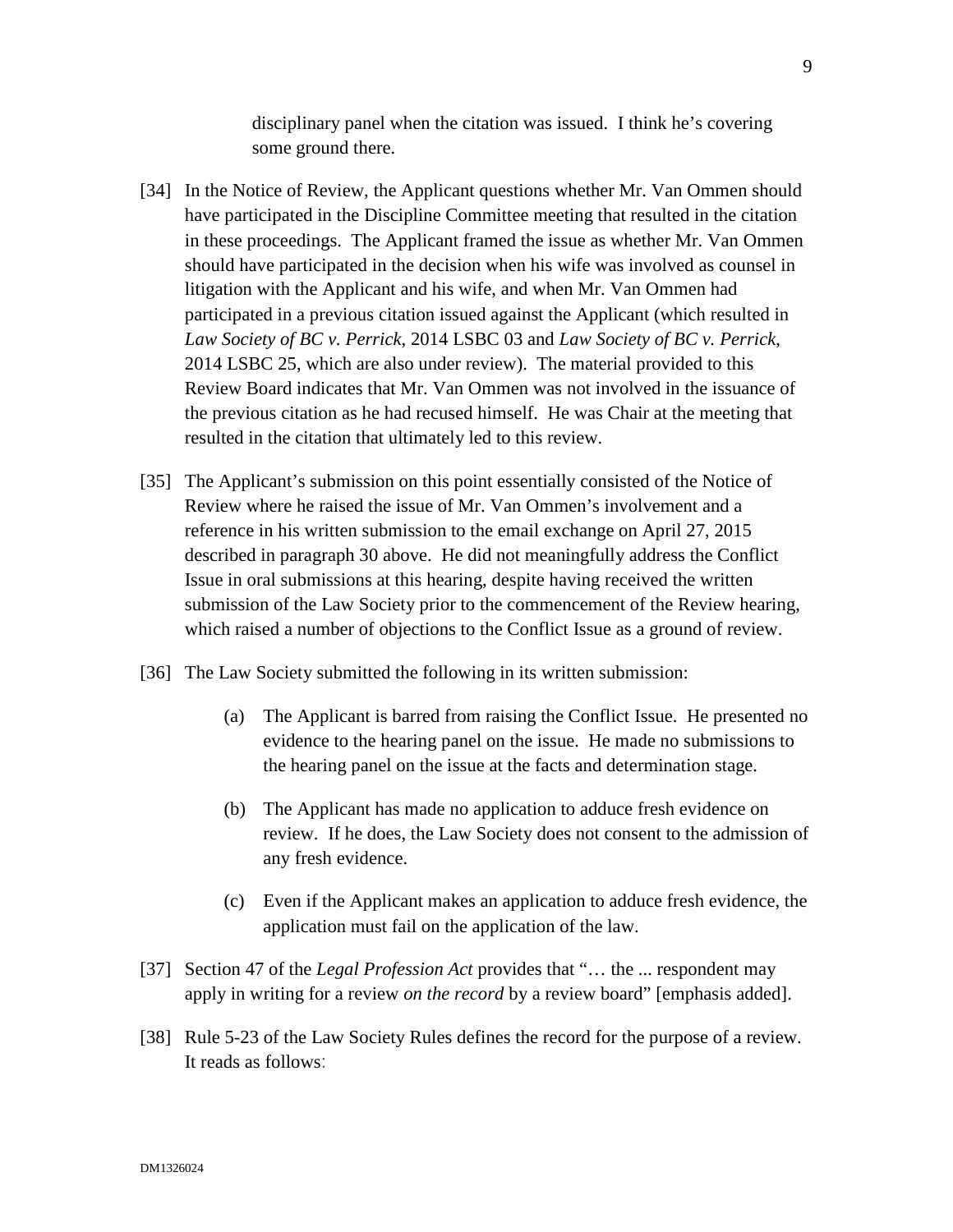- (a) the citation;
- (b) a transcript of the proceedings before the panel;
- (c) exhibits admitted in evidence by the panel;
- (d) any written arguments or submissions received by the panel;
- (e) the panel's written reasons for any decision; the notice of review;
- (f) the notice of review.
- [39] As set out above, the Conflict Issue was not raised in any aspect of the hearing before the hearing panel. There was no evidence before the hearing panel with respect to the composition of the Discipline Committee at the time that the citation in this matter was authorized. The Applicant questioned a Law Society staff witness about Mr. Van Ommen's participation in the citation, but the question was not answered or pursued. There was a passing reference to Mr. Van Ommen in the Applicant's argument. However, that reference cannot be considered an objection or a motion by the Applicant on the basis of an alleged conflict of interest. At no time did the Applicant even make a submission that Mr. Van Ommen should not have been involved in the Discipline Committee meeting that led to the issuance of the citation. There was no evidence regarding the role, if any, of Mr. Van Ommen's wife in any litigation involving the Applicant. We agree with the submission of the Law Society that the alleged conflict was not an issue raised before the hearing panel. There was no basis for the hearing panel to consider any alleged conflict of interest, as it was not raised by the Applicant.
- [40] Section 47(4) of the *Legal Profession Act* and Rule 5-23 (2) of the Law Society Rules provide that if, in the opinion of the review board, there are special circumstances, the review board may admit evidence that is not part of the record.
- [41] As set out above, the Applicant first raised the Conflict Issue in his Notice of Review. The Review Board was provided with the email exchange of April 27, 2015. However, there was no application to adduce this or any other evidence with respect to the Conflict Issue. The test to be applied with respect an application to introduce fresh evidence was first discussed in *Law Society of BC v. Kierans*, 2001 LSBC 6, [2001] LSDD No. 22*.* The panel had the following to say about the introduction of new evidence: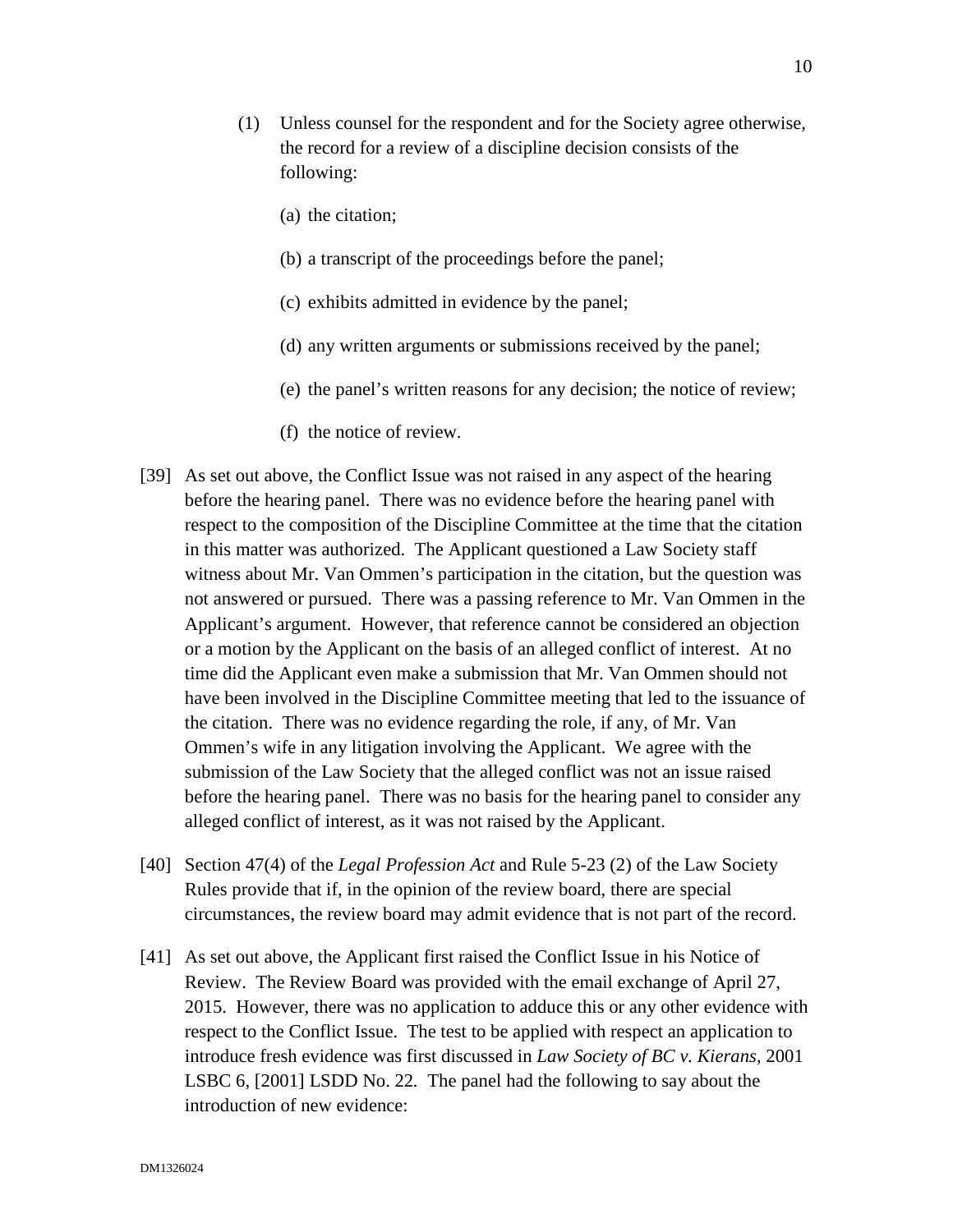[13] The leading authority on the exercise by an appellate court of its discretion under the provisions of the *Criminal Code* to admit fresh evidence is *Palmer v. The Queen*, [1980] 1 SCR 759, in which the Supreme Court of Canada established the following tests:

> The evidence should generally not be admitted if, by due diligence, it could have been adduced at trial;

The evidence must be relevant in the sense that it bears upon a decisive or potentially decisive issue in the trial;

 The evidence must be credible in the sense that it is reasonably capable of belief; and

 It must be such that, if believed, it could reasonably, when taken with the other evidence adduced at trial, be expected to have affected the result.

[14] In a civil context, the test is established by the Court of Appeal decisions in *Cory v. Marsh* (1993), 77 BCLR (2d) 248 and *Appel (Public Trustee of) v. Dominion of Canada General Insurance Co*. (1997) 39 BCLR (3d) 113 (CA), as being:

> That the evidence was not discoverable by reasonable diligence before the end of the trial;

That the evidence is wholly credible;

 That the evidence will be practically conclusive of an issue before the court.

- [42] The panel in *Kierans*, after adopting the test set out in *Palmer*, noted at para. 25 that, if the proffered evidence fails to meet any of elements of the *Palmer* test, it cannot be admitted. The *Kierans* decision was followed in *Law Society of BC .v Golberg,* 2007 LSBC 55, and *Law Society of BC v. Vlug,* 2015 LSBC 59*.*
- [43] The grounds upon which fresh evidence can be admitted were discussed in some detail in *R v. Dunbar, Pollard, Leiding and Kravit*, 2003 BCCA 667. The British Columbia Court of Appeal clarified that the *Palmer* test may be modified where the new evidence is offered to challenge the integrity of the trial process. In that instance, the due diligence test is relaxed. The question becomes whether or not a miscarriage of justice has occurred, though the evidence must meet the generally applicable rules of evidence.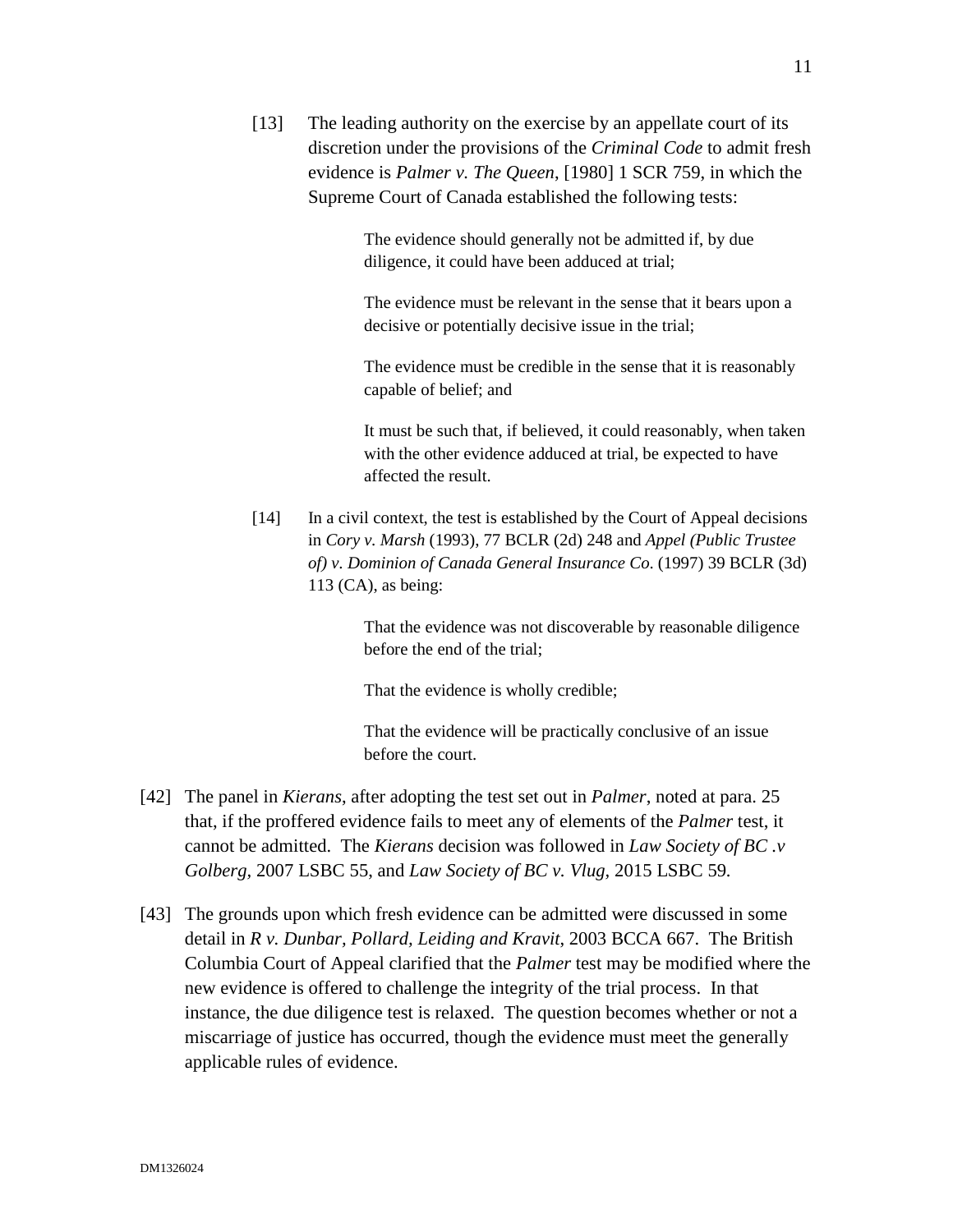- [44] There has been no application to this Review Board to adduce any new evidence. As a result, there is nothing before the Review Board upon which it could determine whether there are special circumstances that would support the admission of fresh evidence. Based on the material that the Applicant has put before the Review Board, it appears that, if there had been an application to adduce fresh evidence, it would have been dismissed in any event. Clearly the Applicant was aware of the role of Mr. Van Ommen in the Discipline Committee meeting giving rise to the citation and could have raised the matter before the hearing panel. He did not do that.
- [45] In view of the failure to adduce appropriate evidence before the hearing panel, the failure to make an application to introduce new evidence before this Review Board, and our conclusion that the evidence that has been identified does not meet the appropriate standard for admission, this ground of review is dismissed.

# **WHETHER THE HEARING PANEL ERRED IN THE DECISION ON FACTS AND DETERMINATION**

- [46] The second ground of review relates to the decision on Facts and Determination, and whether the hearing panel erred by failing to consider certain evidence. As we understand it, the Applicant's position is that, notwithstanding that he admitted to several specific allegations and that his behaviour constituted professional misconduct, he is now taking the position that the evidence at the hearing did not support the allegations in the citation or establish professional misconduct. It is in this context that he wished to "withdraw" the admissions.
- [47] The Applicant referred the Review Board to lengthy excerpts from the transcripts of the proceedings before the hearing panel. Much of this evidence has little or no relevance to the allegations in the citation and the question of whether the conduct amounts to professional misconduct.
- [48] For example, the Applicant referred us to evidence related to the following issues that he had raised before the hearing panel:
	- (a) an allegation that SM swore a false affidavit in her subsequent legal action against the Applicant with respect to whether she was working full-time at the time of the accident;
	- (b) opposing counsel in the personal injury matter filed a Statement of Defence before a Statement of Claim was issued;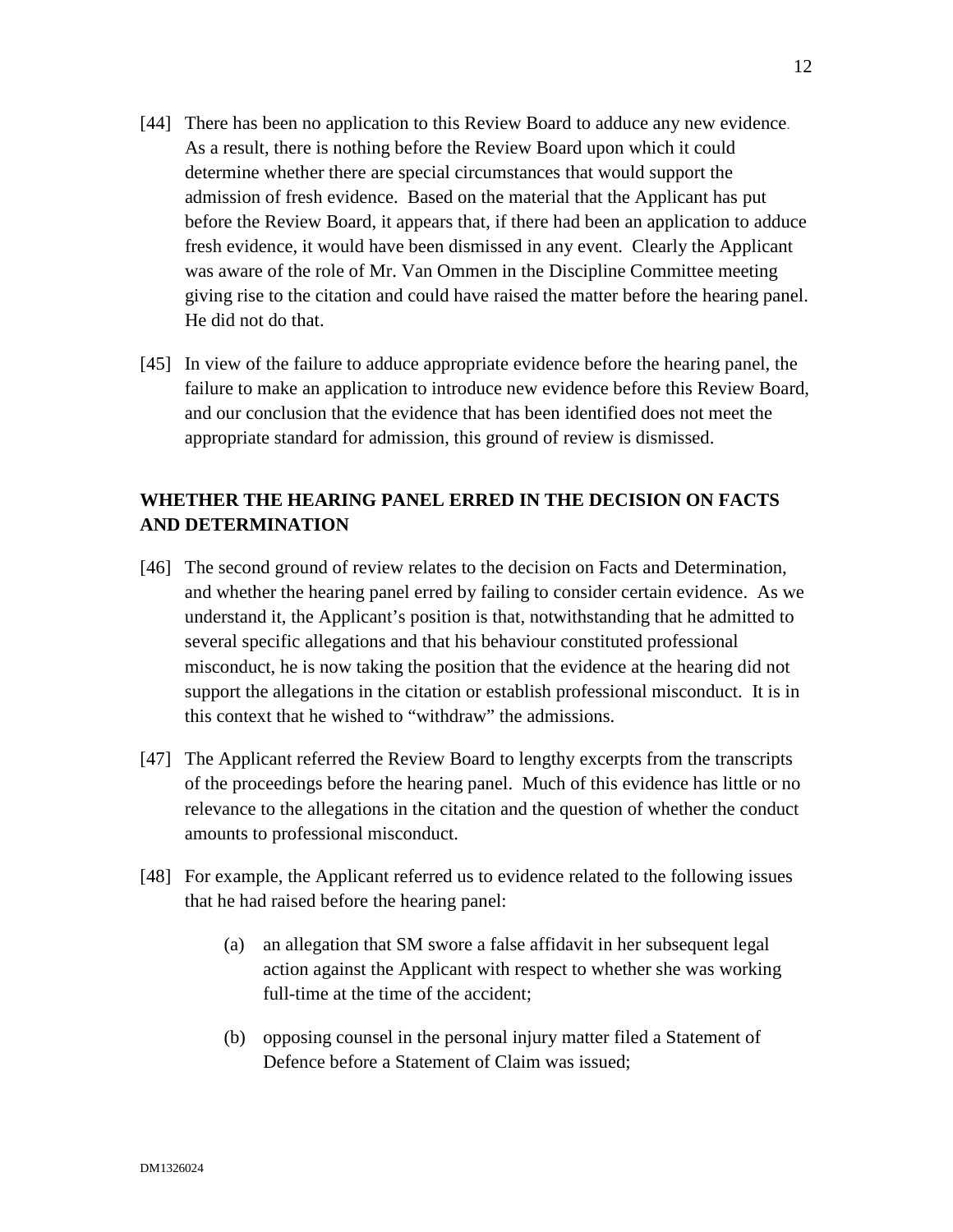- (c) the Applicant had handled another legal matter on behalf of one of SM's relatives to their satisfaction; and
- (d) during the time period that he represented SM, the Applicant was preoccupied with a number of other litigation matters in which he was a party.
- [49] These are examples of matters that the Applicant has asked that we take into account in this review. We have reviewed this evidence but find that much of it has little or no probative value to the specific allegations in the citation or the issues to be determined on this review.
- [50] We accept that at least some of the evidence that the Applicant has cited is arguably relevant to allegations in the citation. An example is evidence that the Applicant made certain efforts in 2010 to pursue settlement funds on behalf of SM. This may be considered relevant to the question of whether the Applicant had failed to take steps to advance the claim, as alleged by the citation. Further, the Applicant has referred us to his testimony that when he first accepted the retainer, he believed that it was a limited retainer where he was to allow the client to continue to deal with the adjuster directly. There was no written retainer. We accept that the scope of this unusual solicitor-client relationship was relevant to whether the Applicant had failed in his duties to provide services to his client. However, the hearing panel did consider that the solicitor-client relationship in this case involved a limited retainer or "unbundled" legal services. The hearing panel nonetheless found that the services provided (which included failing to disclose to the client critical events and obligations related to the litigation) was a marked departure from the quality of service that was required in the circumstances.
- [51] The evidence to which the Applicant has referred does not undermine the general conclusion reached by the hearing panel that the Applicant did not serve his client in a conscientious, diligent and efficient manner equal to that expected of a competent lawyer in similar circumstances.
- [52] The findings of the hearing panel were firmly supported by the evidence. The Applicant was retained by the client in two civil actions arising from motor vehicle accidents. He represented the client for a period of approximately seven years, during which time he failed to file pleadings within a reasonable time, although he was requested to do so by opposing counsel on a number of occasions. He failed to tell his client about critical developments in the litigation. For a number of years, there was little or no action taken to advance the claims to a timely resolution. He failed to keep his client informed or respond to her inquiries. He failed to respond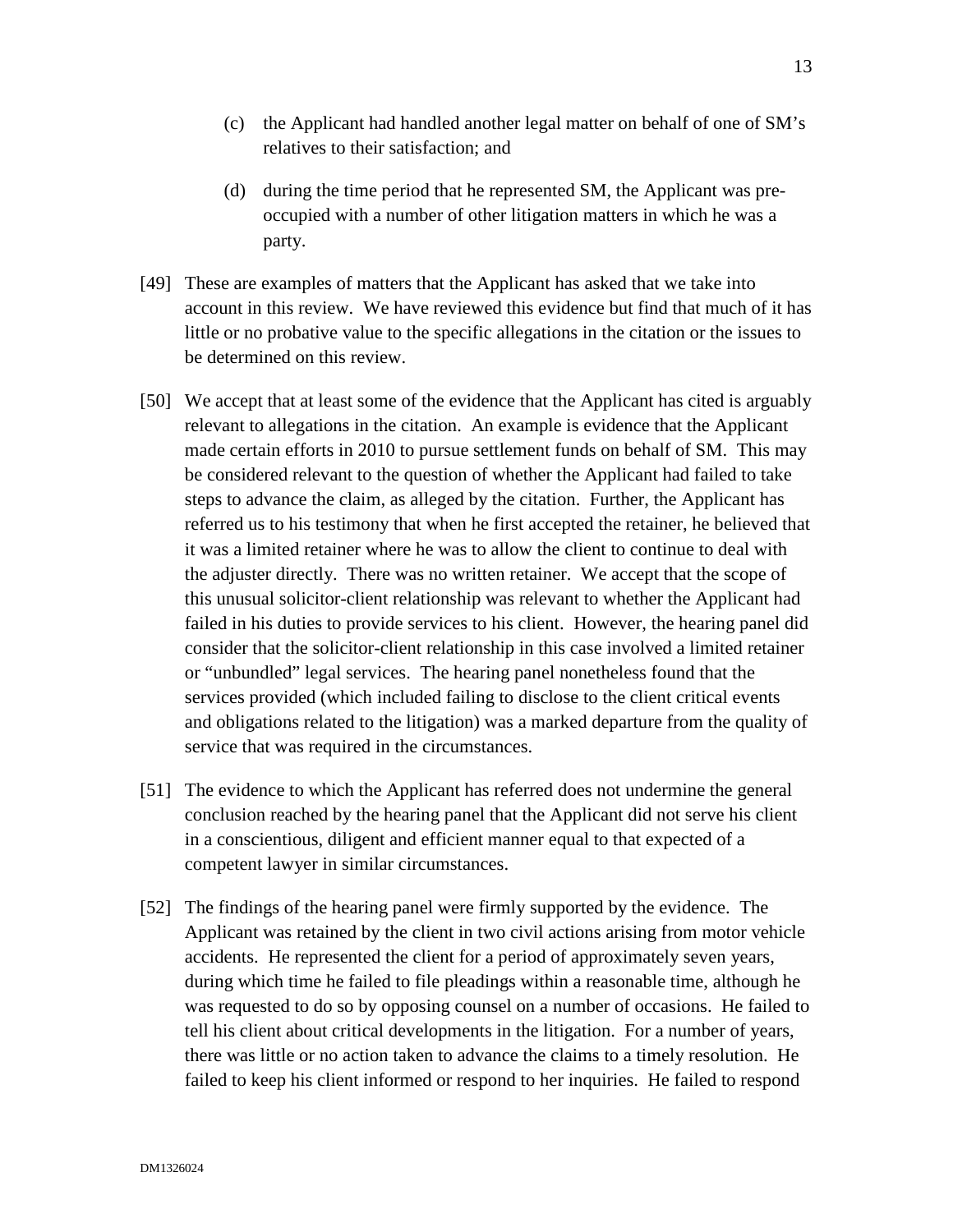to important correspondence from opposing counsel. This eventually led to opposing counsel making applications to have the claims dismissed.

- [53] The duty to provide competent services was set out in the *Professional Conduct Handbook* (then in force) in Chapter 3, Rule 3. It required that a lawyer serve each client in a conscientious, diligent and efficient manner so as to provide a quality of service at least equal to that which would be expected of a competent lawyer in a similar situation. The Rule specifically identified the following duties:
	- (a) keeps the client reasonably informed,
	- (b) answers reasonable requests from the client for information,
	- (c) responds, when necessary, to the client's telephone call,
	- ...
	- (f) answers within a reasonable time a communication that requires a reply,
	- (g) does the work in a prompt manner so that its value to the client is not diminished or lost,
	- (h) prepares documents and performs legal tasks accurately.
- [54] These duties continue to operate in Chapter 3.2 of the current *Code of Professional Conduct*. They represent the fundamental level of service that is expected of a lawyer.
- [55] The hearing panel found that the conduct in this case was not simply a breach of the rules, but cumulatively amounted to professional misconduct contrary to s. 38(4) of the *Legal Profession Act*.
- [56] Professional misconduct is established where there is a marked departure from conduct that is expected of members of the legal profession. It has been described as gross culpable neglect of a lawyer's duties: *Law Society of BC v. Martin*, 2005 LSBC 16 at para. 15.
- [57] The Applicant's conduct in this case went far beyond a single isolated act of negligence. It involved a lengthy pattern of disregard for the client, opposing counsel and the legal matter with which he was entrusted. It is our view that the cumulative conduct of the Applicant involved gross neglect of his duties. It was a marked departure from the conduct that is expected of lawyers.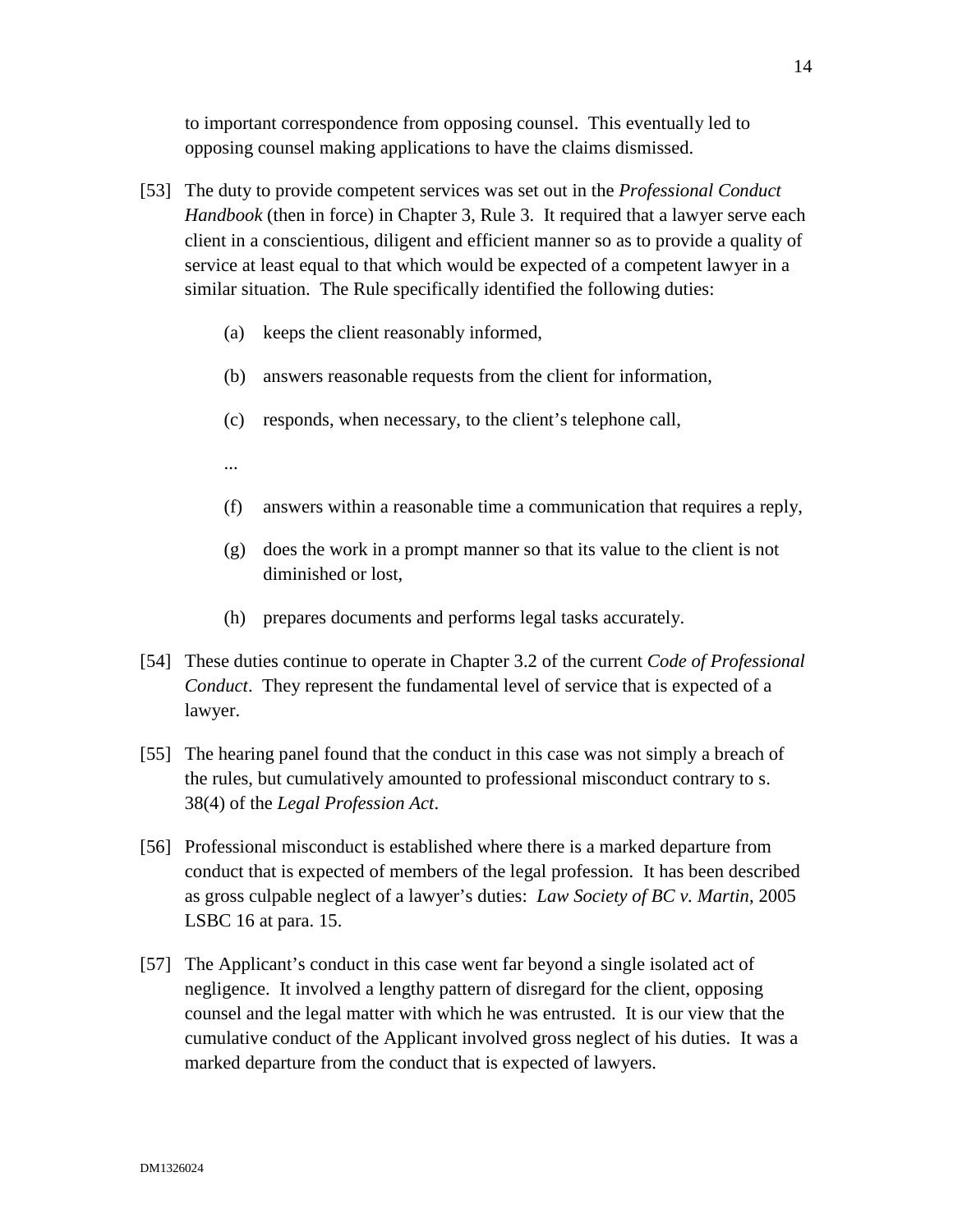[58] It is our view that the findings of the hearing panel in the decision on Facts and Determination were correct and should be confirmed on this review.

#### **THE DECISION ON DISCIPLINARY ACTION**

- [59] The third ground of review is that the hearing panel erred in its decision on Disciplinary Action and in suspending the Applicant for a period of 30 days. In particular, the Applicant submits that the hearing panel erred in its consideration of his professional conduct record. The Applicant's professional conduct record included a 1993 conduct review involving a conflict of interest, which the panel did not consider should attract much weight. However, the panel placed significant weight on a more recent disciplinary action involving the Applicant.
- [60] In *Law Society of BC v. Perrick*, 2014 LSBC 03, the Applicant was found to have committed professional misconduct. This included:
	- (a) improper use of an expired power of attorney;
	- (b) back-dating an assignment of shares to a date prior to the death of the parents of a client;
	- (c) failure to respond to communications from another lawyer;
	- (d) three allegations of failure to provide quality of service; and
	- (e) five incidents of breach of rules.
- [61] The Applicant focused this ground of review on the hearing panel's consideration of the prior record. The Applicant submits that his recent disciplinary record should not have been considered by the hearing panel, as he had filed for a review of that matter pursuant to section 47 of the *Legal Profession Act*. The section 47 review of that matter had not yet been decided at the time of the hearing panel's decision on penalty. It has not yet been decided at the time of this review.
- [62] We consider the issue of whether it is appropriate to consider a professional conduct record when the prior decision is under review to be a question of law. The standard of review for questions of law is correctness: *Kay v. Law Society of BC*, 2015 BCCA 303 at para. 41.
- [63] Rule 4-44(5) of the Law Society Rules (Rule 4-35(4) at the time of the hearing) states that a panel may consider any professional conduct record in determining a disciplinary penalty. "Professional conduct record" is a defined term under the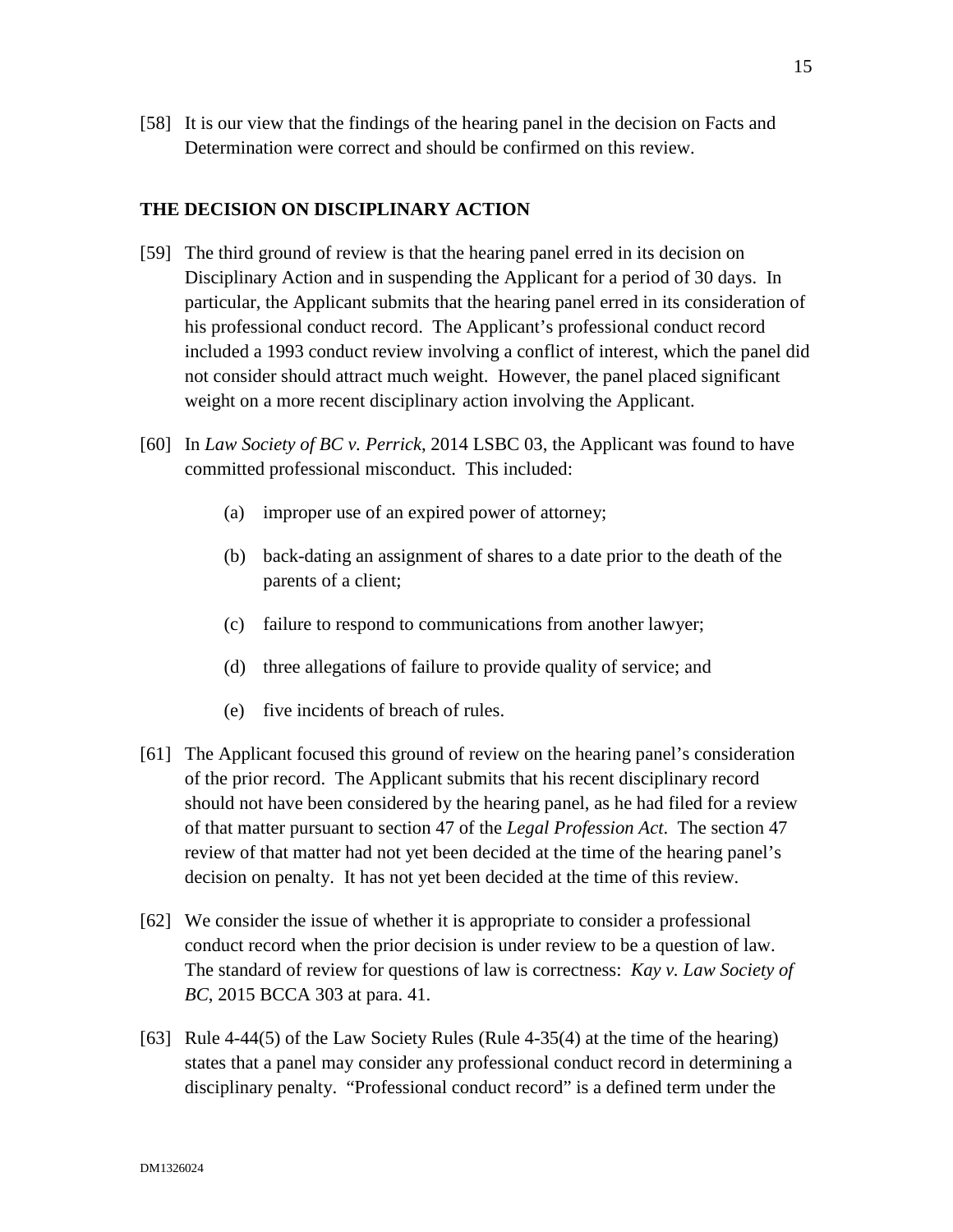Law Society Rules. The definition includes an action taken under s. 38(5), (6) and (7) of the *Legal Profession Act*, which sets out the findings and penalties that may be ordered by a hearing panel in disciplinary action.

- [64] A hearing panel constituted to consider disciplinary action against a lawyer is required to make a decision pursuant to section 38 of the *Legal Profession Act*. The decision may be the subject of a review pursuant to section 47 of the *Act*, or an appeal to the Court pursuant to section 48 of the *Act*. Although a decision may be reviewed or appealed, it is in force from the time that the decision is rendered. It is presumed to be valid, unless it is subsequently overturned by a review board or on appeal. The mere fact that a review is pending does not affect the validity of a decision or make an otherwise admissible record inadmissible.
- [65] Although the Applicant had applied for a review of the earlier disciplinary decision, there has been no finding by any reviewing authority that the decision is incorrect or otherwise in error. At the time of this hearing, well over a year following the initial hearing, the prior record continues to remain in force.
- [66] The consideration of a prior record despite a pending review finds support in other legal contexts. In the context of criminal law, a majority of the Supreme Court of Canada held in *Hewson v. The Queen*, [1979] 2 SCR 82 at p. 102, that a prior conviction should be considered in subsequent proceedings notwithstanding that the prior conviction is under appeal. In the context of immigration law, the Federal Court of Canada held in *Nabiloo v. Canada (Citizenship and Immigration)*, 2008 FC 125, that the Immigration and Refugee Board may treat a person as convicted for the purposes of findings of inadmissibility to Canada, even though that conviction is under appeal. There is also precedent in Law Society jurisprudence for relying on a previous decision that is under review when deciding disciplinary action: see *Law Society of BC v. McLean,* 2016 LSBC 6 at paras. 3 and 20.
- [67] In his submissions, the Applicant relied on *Law Society of Manitoba v. Histed*, 2006 MBLS 15. In that case, the Respondent lawyer sought an adjournment of disciplinary proceedings on the basis that he had outstanding appeals of Law Society disciplinary matters. He requested an adjournment on the basis that his conduct record, which included a suspension, would be considered in determining the penalty notwithstanding that the record was under appeal. The panel dismissed the adjournment application, noting that the Law Society was not seeking a suspension or anything greater than a suspension. This ruling, however, does not address the question of whether it is appropriate to consider a disciplinary record that is under review.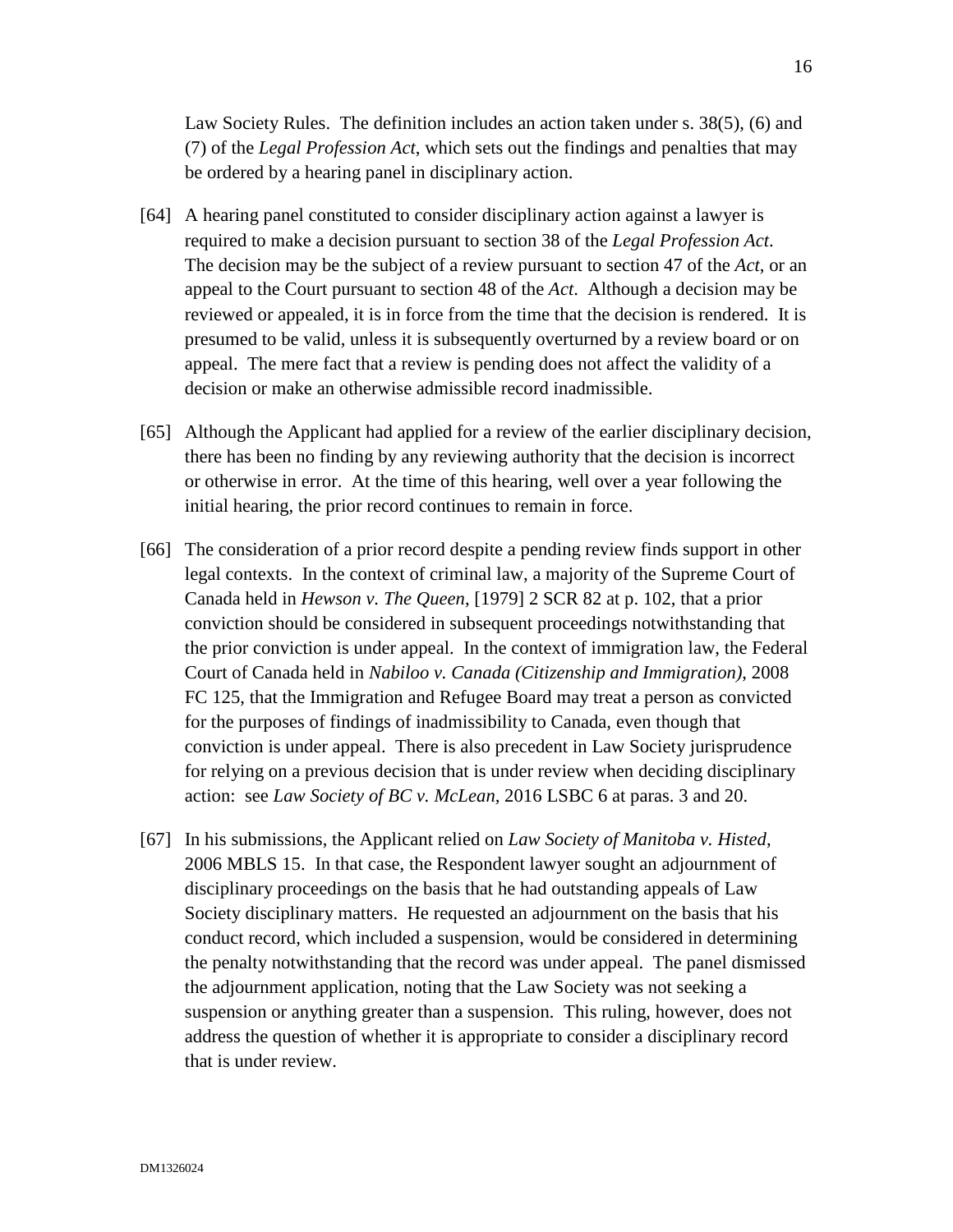- [68] It is our view that a prior conduct record should not be excluded from consideration on the basis that it is under review. That could prevent a hearing panel from considering evidence of critical importance to the calculation of penalty. It is our view that that would be inconsistent with the statutory duties of the Law Society. The Law Society is mandated to protect the public interest. A prior disciplinary record can be important to a decision on penalty, particularly if it reveals recent or similar misconduct.
- [69] This can be seen in the prior disciplinary decision in this case. In *Law Society of BC v. Perrick*, 2014 LSBC 25, the panel stated at para. 26:

... the Panel felt that, ordinarily, a suspension of 90 days would be warranted. However, given the age of the Respondent, his 43 year Professional Conduct Record, which is remarkably clean, the fact that there have been no further complaints or issues involving the Respondent since this matter arose in 2006… we have concluded that a fine instead of a suspension should be imposed.

- [70] This illustrates the importance of considering the lawyer's conduct history, whether positive or negative, in determining the appropriate penalty.
- [71] We acknowledge that this determination allows for the possibility that a lawyer will be disciplined based on a conduct record that is subsequently set aside on review. In our view, this would be a very rare occurrence. This would only occur where a lawyer is subject to discipline proceedings within a short time after another discipline hearing and where the previous finding is subsequently overturned on review or appeal. If this were to occur, it may be possible to remedy the prejudice in a section 47 review or appeal. However, it is our view that the mere possibility of prejudice arising from the consideration of a previous conduct record that is under review should not result in a hearing panel disregarding the record. In our view, disregarding a relevant discipline history would be unacceptable given the statutory duties of the Law Society.
- [72] The weight to be placed on a prior disciplinary record is within the discretion of the hearing panel. This depends on a number of factors, including the recency of the record, the seriousness of the record, and the similarity of the misconduct to the matters before the panel: see *Law Society of BC v. Lessing*, 2013 LSBC 29.
- [73] In this case, the prior disciplinary history revealed a pattern of behaviour that was of significant concern, particularly given the duty of the Law Society to protect the public interest in the administration of justice. It was a recent record, and involved events that occurred during the same time frame as the events before the hearing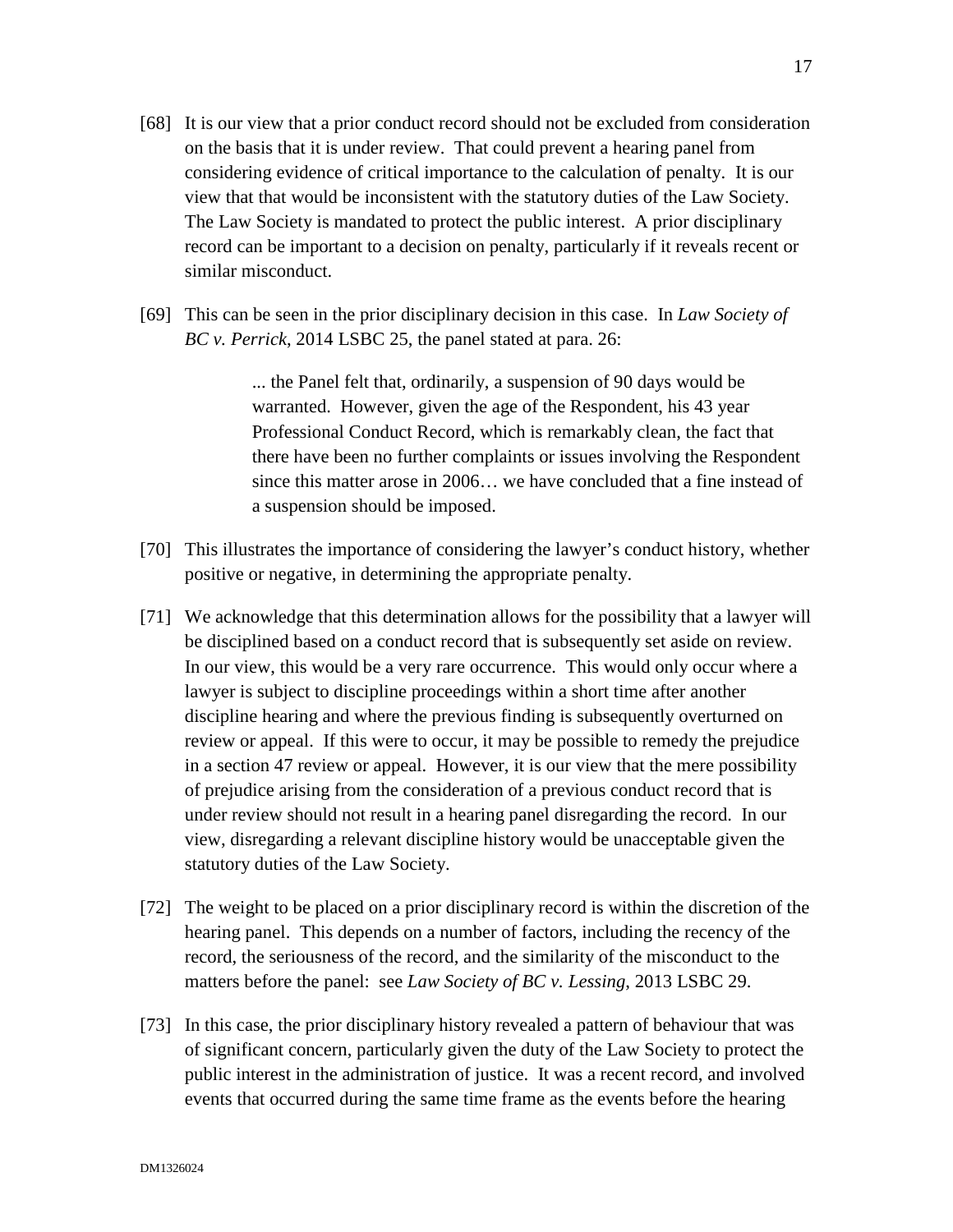panel. It included dishonesty and similar acts of negligence to those that had occurred in these proceedings. If the hearing panel in these proceedings could not consider the prior record simply because the Applicant had filed for a review, then it would have distorted the reasoning process required to determine the appropriate penalty.

[74] In our view, the hearing panel was correct to consider the prior record of the Applicant.

#### **THE 30-DAY SUSPENSION**

- [75] The standard of review for penalty decisions has been the subject of some debate. It has been described as correctness, or sometimes "correctness informed by reasonableness." In contrast, the British Columbia Court of Appeal has referred with approval to authority that the standard of review for questions of mixed fact and law and penalty should be reasonableness: see *Mohan v. Law Society of BC*, 2013 BCCA 489 at para. 31; *Kay v. Law Society of BC*, 2015 BCCA 303 at para. 40. Some Law Society decisions have interpreted these Court of Appeal decisions to change the standard of review for questions of mixed fact and law (which undoubtedly includes penalty) to a standard of reasonableness: see for example *Re: Applicant 8,* 2016 LSBC 12.
- [76] Notwithstanding this uncertainty, the accepted and established approach in section 47 reviews of decisions on penalty is to consider whether the penalty is within a reasonable range of outcomes. Subject to the panel correctly applying legal principles, if the disciplinary action imposed by the hearing panel is within the reasonable range, it should not be disturbed on review: see *Law Society of BC v. Hordal* at paras. 9, 18-20; *Law Society of BC v. Goldberg* at paras. 8, 37; *Law Society of BC v. Chiang*, 2014 LSBC 55 at para. 28; *Law Society of BC v. Foo*, 2015 LSBC 34 at paras. 9-12; *Law Society of BC v. Vlug*, 2016 LSBC 58 at paras. 13-14; *Law Society of BC v. Nguyen*, 2016 LSBC 21 at para. 32. This is the longstanding approach in Law Society decisions. It is the approach we will apply in this ground of review.
- [77] The hearing panel suspended the Applicant for a period of 30 days. In addition to the Applicant's disciplinary history, the hearing panel considered that the circumstances of this case were not only a marked departure from the quality of service expected of competent counsel, but also a fundamental failure to provide any meaningful service.